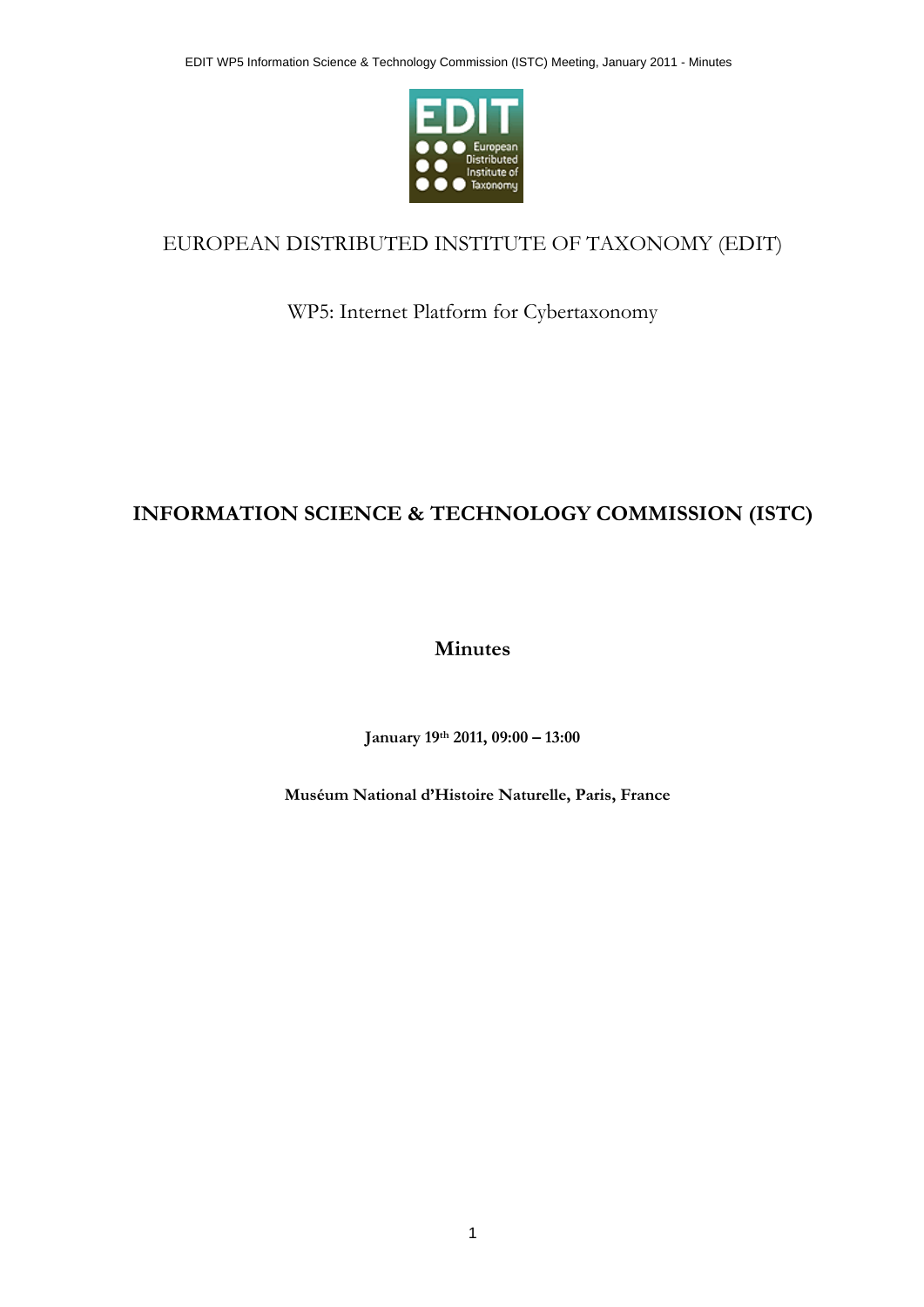#### **INFORMATION SCIENCE & TECHNOLOGY COMMISSION (ISTC)**

**Side event of the EDIT year 5 event 2011** 

**ISTC-Members present:** FUB-BGBM, Berlin: Anton Güntsch; IBSAS, Bratislava: Matúš Kempa (for Karol Marhold); MNCN-CSIC, Madrid: Esteban Manrique (for Mary Luz Peñacoba, Javier Moralo); MNHN, Paris: Simon Chagnoux, Henri Michiels; RBG Edinburgh: Martin Pullan; RBG Kew: Mark Jackson, Abigail Barker; RBINS, Brussels: Cathy Emery, Eric Danon; RMCA, Tervuren: Patricia Mergen, and James Davy, (for André de Mûelenaere) Loui-Joan Lemmer, SMNS: Andreas Zwick; **CETAF-Members:** Zoologisches Forschungsmuseum Alexander Koenig, Bonn: Klaus Riede; Museum für Naturkunde Wien: Heimo Rainer; Muséum d'Histoire Naturelle, Geneve: Jean Mariaux

**Chair:** Walter Berendsohn; **Minutes:** Agnes Kirchhoff.

#### **1. Welcome, introduction of participants**

#### **2. Agenda**

No additions to the agenda

## **3. ISTC subgroups, setup, and communication**

#### **3.1. Collection management systems**

Simon Chagnoux presented scope and objectives of the subgroup: The group will focus on specimen centred management systems, modelling collection management processes. The group will not discuss name relations, DNA sequencing and copyright problems. Up to now 17 members subscribed to the collection management mailing list.

#### **Discussion:**

**Workshop:** The workgroup leaders, Henri Michiels and Simon Chagnoux, will organise a workshop about collection management systems. They suggested circulate a questionnaire as a first step. It was recommended to find strong objectives for the workshop: What is the situation in the institutions? What are the obstacles? What are the drivers for change?

#### Date: before summer

Further points and recommendations for consideration by the group: Data capture: mechanisms for duplicate recognition should be identified. Field collection processes should be considered (e.g. ATBI data basing processes and developments of the Botanische Staatssammlung, Munich), but embedded application for field entry is not in the scope. GBIF and others released recommendations for geo referencing supporting services. Links to other information systems could support harvesting data for data entry. Digitisation of specimen should be taken into consideration. Work processes: Workflows in collections should be examined to define system requirements particularly cataloguing in institutions.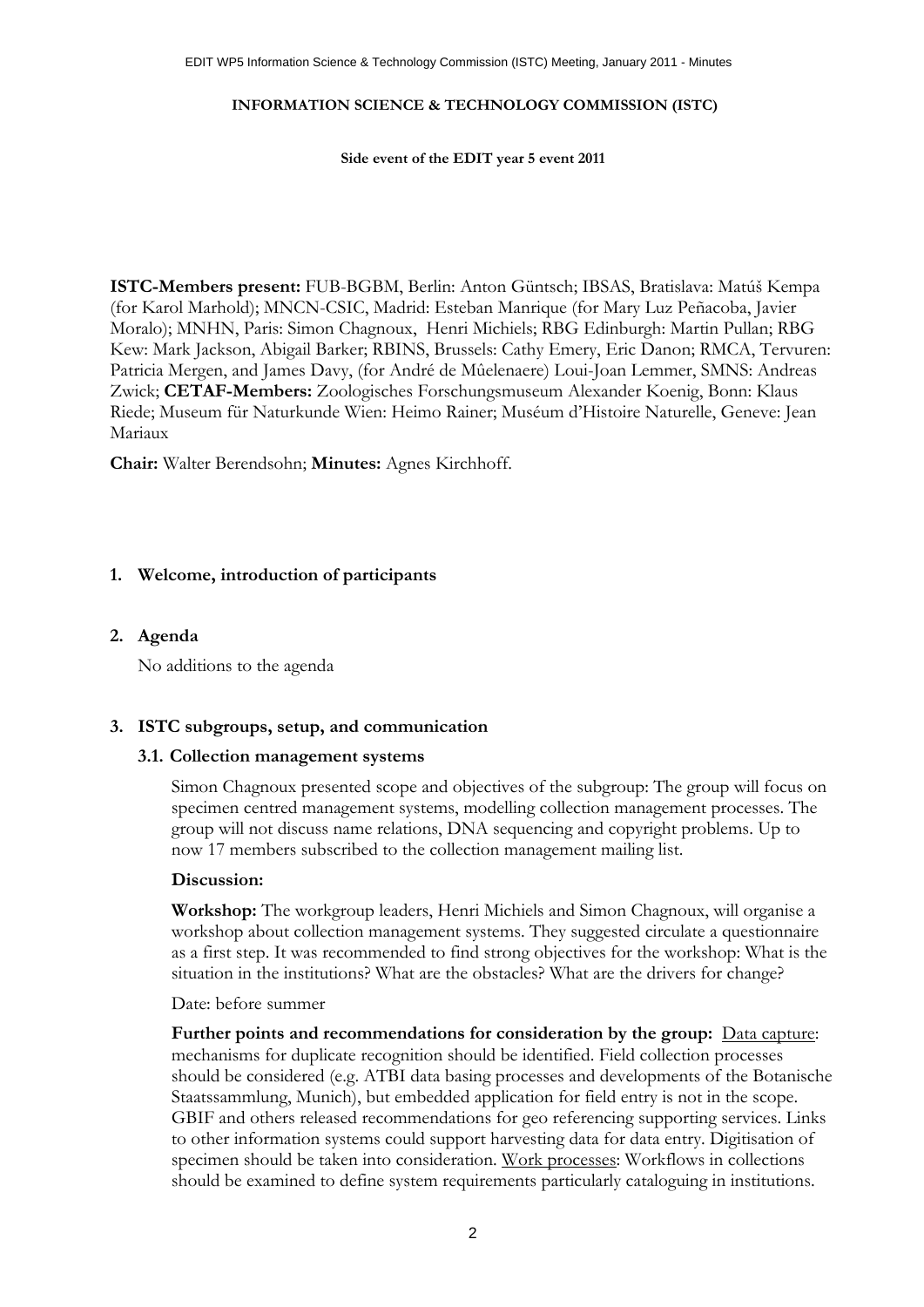Scope of natural history museums collections: Should geo-science collections be included? How is DNA sample information related? How can laboratory information management systems (LIMS) be integrated into the collection management systems? What kind of collections (e.g. seed banks) are integrated? Unique management system: Each institution should aim to use a central data base management system in-house. This often fails due to lack of IT personnel. The BD Tracker could be utilized as an entry point for collection management tools.

## **3.2. EDIT Platform subgroup**

Walter Berendsohn outlined recent Platform activities such as an EU proposal of the efloras initiative, contributions to VIBRANT and i4life.

**Discussion:** It was decided to establish a forum for the CDM library. In a first step the open source community needs to be organised in a way assuring the influence of participating institutions. The developer group will be integrated and extended, strategies need to be specified. RBGK and RBGE showed their interest in taking part in the group. Further interested persons should get in contact with Walter Berendsohn.

## **3.3. Physical infrastructures subgroup**

This issue will not form a subgroup but stay within the entire ISTC. NHM London and RMCA Tervuren are currently negotiating an agreement for provision of back-ups of RMCA's IT services. Physical options for backups should be found especially for small institutions.

## **4. Virtualisation**

Anton Güntsch introduced the subject of virtualising server environments. There is a need of resources and redundancy. Strategies for disaster recovery are required.

**Discussion:** As virtualisation and VM ware is already used in many institutions, the mutual mirroring would cause only few additional costs. The costs depend on needed features: backup, replacement, immediate switching, load balancing.

As a first step in testing joint virtual environments, RMCA Tervuren will cooperate with BGBM in VM ware. The Geoserver will be mirrored and tested. RBG Edinburgh and RBG Kew are also interested in cooperation.

The aim in establishing a joint infrastructure is to keep the data within the community of the institutions, but alternatives (cloud services) are also under consideration. Development of joint virtualisation structures will foster cohesion of IT departments. Legacy systems can be preserved in their original state (at least for some time).

Political aspects of virtualisation should be discussed at the next CETAF meeting. Interested institutions in virtualisation cooperation should contact Anton Güntsch.

## **5. MoU ISTC**

8 institutions signed the MoU on ISTC so far (UKBH, SCIC, NHN, RBINS, HNHM, IBSAS, RBGE, Forschungsmuseum Alexander Koenig Bonn). BGBM will sign the MoU within the next days.

## **6. Best practises manual**

**Result of the discussion:** the ISTC will not edit a best practises manual for IT departments.